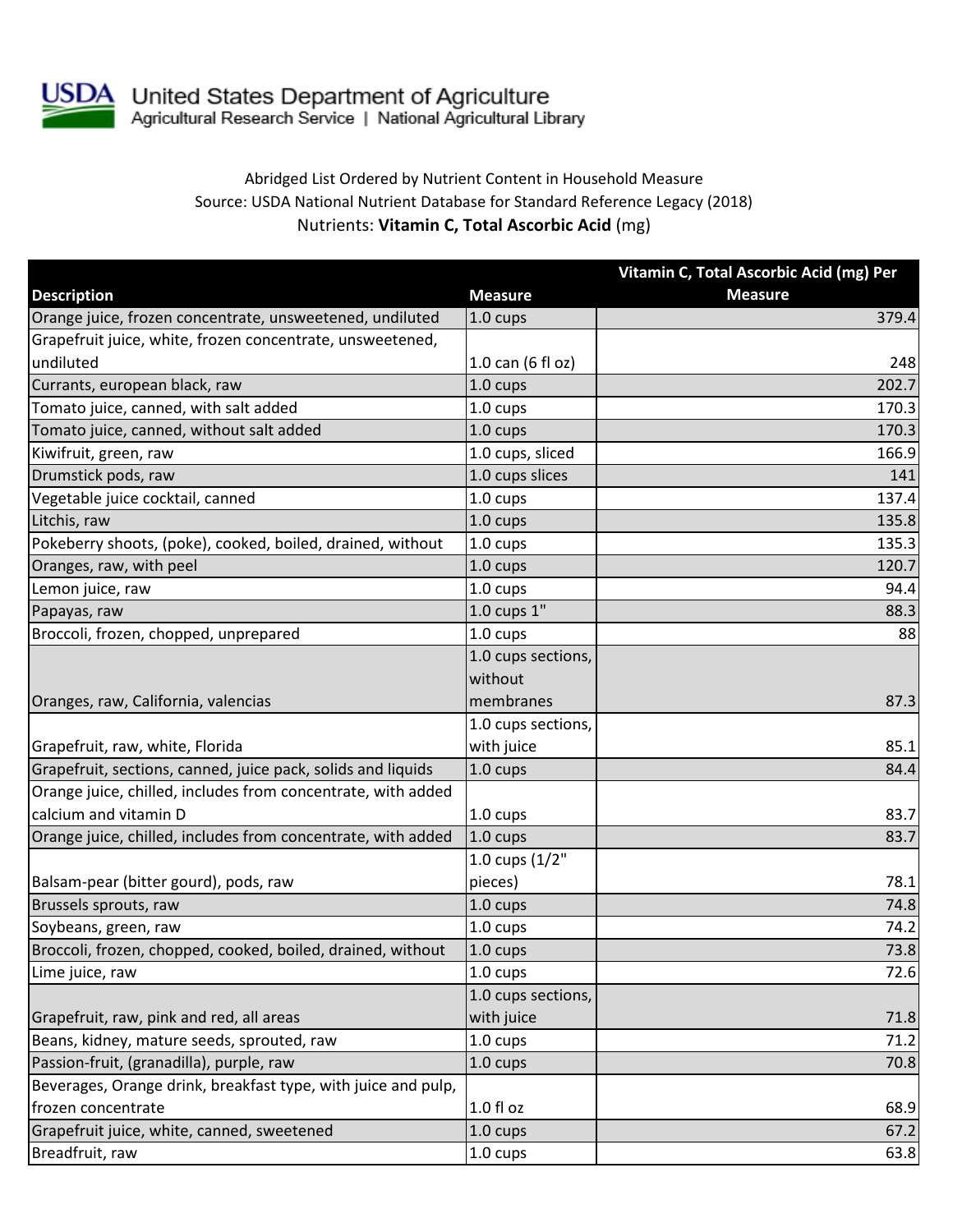| Nuts, chestnuts, european, raw, unpeeled                                       | $1.0 \text{ cups}$ | 62.4 |
|--------------------------------------------------------------------------------|--------------------|------|
| Mangos, raw                                                                    | 1.0 cups pieces    | 60.1 |
| Beverages, V8 SPLASH Smoothies, Peach Mango                                    | 1.0 serving 8 oz   | 60   |
| Beverages, V8 SPLASH Smoothies, Strawberry Banana                              | 1.0 serving 8 oz   | 60   |
| Beverages, V8 V-FUSION Juices, Peach Mango                                     | 1.0 serving 8 oz   | 60   |
| Beverages, V8 SPLASH Juice Drinks, Mango Peach                                 | 1.0 serving 8 oz   | 60   |
| Beverages, The COCA-COLA company, Hi-C Flashin' Fruit                          | 6.0 fl oz          | 60   |
| Beverages, V8 SPLASH Juice Drinks, Diet Tropical Blend                         | 1.0 serving 8 oz   | 60   |
| Peas, edible-podded, raw                                                       | $1.0$ cups,        | 58.8 |
| Peas, green, raw                                                               | 1.0 cups           | 58   |
| Beverages, UNILEVER, SLIMFAST, meal replacement, regular,                      |                    |      |
| ready-to-drink, 3-2-1 Plan                                                     | 1.0 bottle         | 57.2 |
| Carissa, (natal-plum), raw                                                     | 1.0 cups slices    | 57   |
| Cauliflower, green, raw                                                        | 1.0 cups           | 56.4 |
| Amaranth leaves, cooked, boiled, drained, without salt                         | $1.0 \text{ cups}$ | 54.3 |
| Gelatin desserts, dry mix, with added ascorbic acid, sodium-                   | 1.0 package (3     |      |
| citrate and salt                                                               | oz)                | 53.4 |
| Grapefruit, sections, canned, water pack, solids and liquids                   | 1.0 cups           | 53.2 |
| Tomato products, canned, sauce, with tomato tidbits                            | 1.0 cups           | 52.5 |
| Tangerines, (mandarin oranges), raw                                            | 1.0 cups, sections | 52.1 |
| Taro, tahitian, cooked, without salt                                           | 1.0 cups slices    | 52.1 |
| Plantains, yellow, raw                                                         | 1.0 plantain       | 49.7 |
| Potatoes, mashed, dehydrated, flakes without milk, dry form                    | $1.0 \text{ cups}$ | 48.6 |
| Currants, red and white, raw                                                   | 1.0 cups           | 45.9 |
| Carambola, (starfruit), raw                                                    | 1.0 cups, cubes    | 45.4 |
| Asparagus, canned, drained solids                                              | 1.0 cups           | 44.5 |
| Cabbage, chinese (pak-choi), cooked, boiled, drained, without 1.0 cups,        |                    |      |
| salt                                                                           | shredded           | 44.2 |
| Cabbage, chinese (pak-choi), cooked, boiled, drained, with                     | $1.0$ cups,        |      |
| salt                                                                           | shredded           | 44.2 |
| Asparagus, frozen, cooked, boiled, drained, without salt                       | 1.0 cups           | 43.9 |
| Garlic, raw                                                                    | 1.0 cups           | 42.4 |
| Gooseberries, raw                                                              | 1.0 cups           | 41.5 |
| Turnip greens, cooked, boiled, drained, without salt                           | $1.0$ cups,        | 39.5 |
|                                                                                | 0.33 package (10   |      |
| Collards, frozen, chopped, unprepared                                          | oz)                | 38   |
| Turnip greens, frozen, cooked, boiled, drained, without salt                   | 1.0 cups           | 35.8 |
| Cress, garden, raw                                                             | 1.0 cups           | 34.5 |
| Tomato products, canned, sauce, with onions, green peppers,                    |                    |      |
| and celery                                                                     | 1.0 cups           | 33   |
| Peas, edible-podded, frozen, unprepared                                        | 1.0 cups           | 31.7 |
| Spinach, canned, regular pack, solids and liquids                              | 1.0 cups           | 31.6 |
| Tomato products, canned, sauce, with onions                                    | 1.0 cups           | 31.1 |
| Squash, winter, butternut, cooked, baked, without salt                         | 1.0 cups, cubes    | 31   |
| Lima beans, immature seeds, frozen, fordhook, unprepared                       | 1.0 cups           | 30.9 |
| Snacks, potato chips, made from dried potatoes, fat-free,<br>made with olestra | 1.0 <sub>oz</sub>  | 30.8 |
| Soybeans, green, cooked, boiled, drained, without salt                         |                    |      |
|                                                                                | $1.0 \text{ cups}$ | 30.6 |
| Tomatoes, red, ripe, canned, packed in tomato juice                            | 1.0 cups           | 30.2 |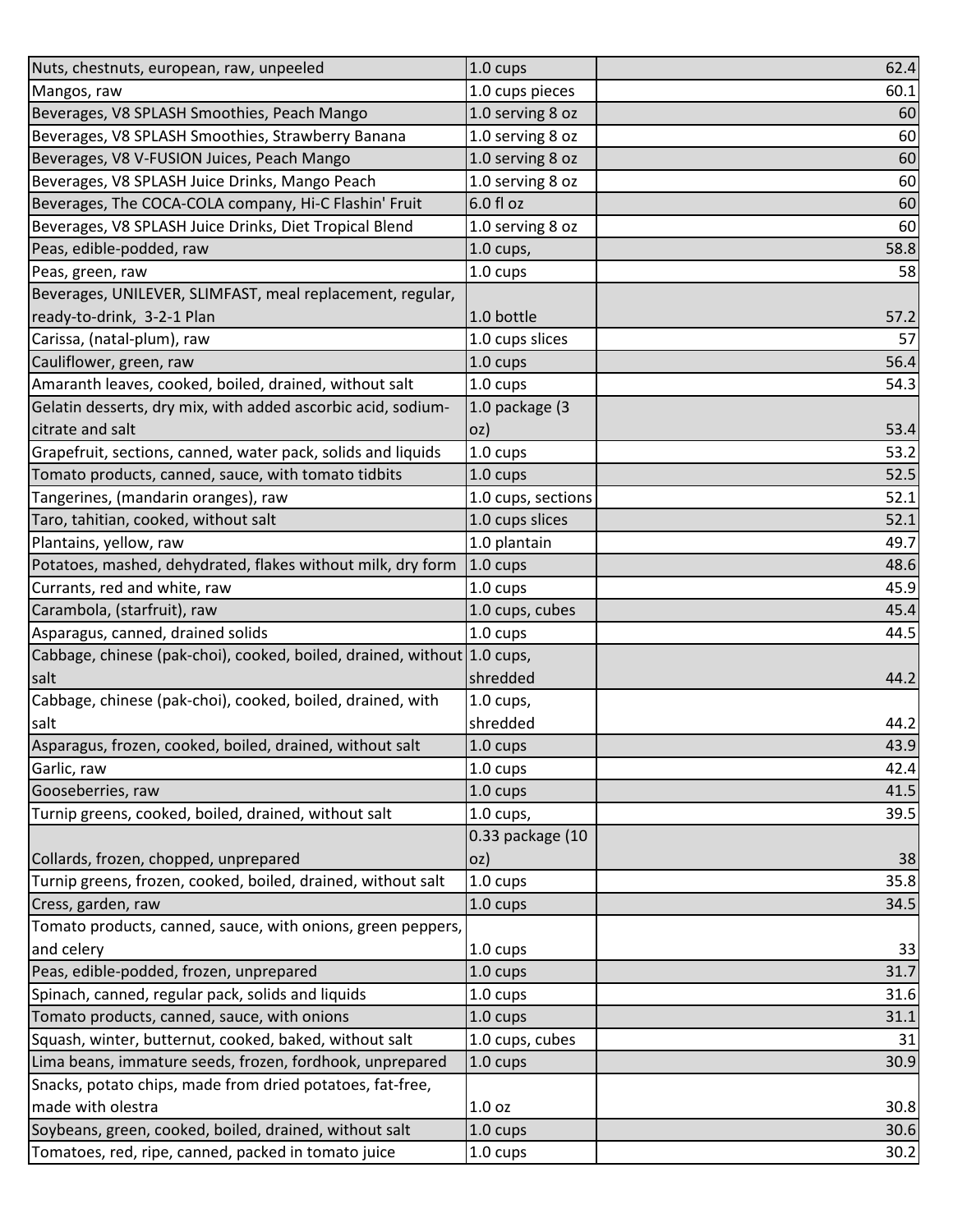| Beverages, Whey protein powder isolate                      | 3.0 scoop          | 30   |
|-------------------------------------------------------------|--------------------|------|
| Turnip greens and turnips, frozen, cooked, boiled, drained, | 1.0 cups           | 29.7 |
| Rowal, raw                                                  | 0.5 cups           | 29.4 |
| Jute, potherb, cooked, boiled, drained, without salt        | 1.0 cups           | 28.7 |
| Blackberry juice, canned                                    | 1.0 cups           | 28.2 |
| Tomato products, canned, puree, with salt added             | 1.0 cups           | 26.5 |
| Tomato products, canned, puree, without salt added          | 1.0 cups           | 26.5 |
| Kale, frozen, unprepared                                    | 1.0 cups           | 26.3 |
| Potatoes, scalloped, home-prepared with butter              | 1.0 cups           | 26   |
| Snacks, fruit leather, rolls                                | 1.0 large          | 25.2 |
|                                                             | 1.0 potato large   |      |
| Potatoes, Russet, flesh and skin, baked                     | (3" to 4-1/4" dia. | 24.8 |
| Luncheon meat, pork, ham, and chicken, minced, canned,      | 2.0 oz 1 NLEA      |      |
| reduced sodium, added ascorbic acid, includes SPAM, 25%     | serving            | 24.1 |
| Candies, MARS SNACKFOOD US, STARBURST Fruit Chews,          | 1.0 serving fun    |      |
| <b>Original fruits</b>                                      | size (8 chews)     | 23.5 |
| Squash, summer, zucchini, includes skin, cooked, boiled,    |                    |      |
| drained, without salt                                       | 1.0 cups, sliced   | 23.2 |
| Plantains, yellow, baked                                    | 1.0 cups           | 22.8 |
| Peas and carrots, frozen, cooked, boiled, drained, without  | 1.0 package (10    |      |
| salt                                                        | oz) yields         | 22.5 |
|                                                             | $1.0$ cups,        |      |
| Loganberries, frozen                                        | unthawed           | 22.5 |
|                                                             | 1.0 medium (2"     |      |
| Sweet potato, cooked, baked in skin, flesh, with salt       | dia, 5" long, raw) | 22.3 |
|                                                             | $0.5$ cups,        |      |
| Turnip greens, frozen, unprepared                           | chopped or diced   | 22   |
| Tree fern, cooked, without salt                             | 0.5 cups,          | 21.3 |
| Sweet potato, canned, syrup pack, drained solids            | 1.0 cups           | 21.2 |
|                                                             | $1.0$ cups,        |      |
| Cabbage, chinese (pe-tsai), raw                             | shredded           | 20.5 |
| Potatoes, mashed, dehydrated, prepared from flakes without  |                    |      |
| milk, whole milk and butter added                           | $1.0 \text{ cups}$ | 20.4 |
| Tomatoes, red, ripe, canned, stewed                         | $1.0 \text{ cups}$ | 20.1 |
| Asparagus, canned, regular pack, solids and liquids         | 0.5 cups           | 20.1 |
|                                                             | 1.0 serving 6      |      |
| Pastrami, beef, 98% fat-free                                | slices             | 19.7 |
| Kale, raw                                                   | 1.0 cups           | 19.6 |
| Squash, winter, hubbard, baked, with salt                   | 1.0 cups, cubes    | 19.5 |
| Turnip greens, frozen, cooked, boiled, drained, with salt   | 0.5 cups           | 17.9 |
| Tamarind nectar, canned                                     | $1.0 \text{ cups}$ | 17.8 |
| Snacks, potato chips, barbecue-flavor                       | 1.0 <sub>oz</sub>  | 17.7 |
| POPEYES, Coleslaw                                           | 1.0 package        | 17.6 |
| Lima beans, immature seeds, cooked, boiled, drained,        | 1.0 cups           | 17.2 |
| Radishes, raw                                               | 1.0 cups slices    | 17.2 |
| Sausage, turkey, hot, smoked                                | 2.0 oz             | 17   |
| Corn, sweet, yellow, canned, vacuum pack, regular pack      | 1.0 cups           | 17   |
| Yardlong bean, cooked, boiled, drained, without salt        | 1.0 cups slices    | 16.8 |
| Peaches, dehydrated (low-moisture), sulfured, stewed        | 1.0 cups           | 16.5 |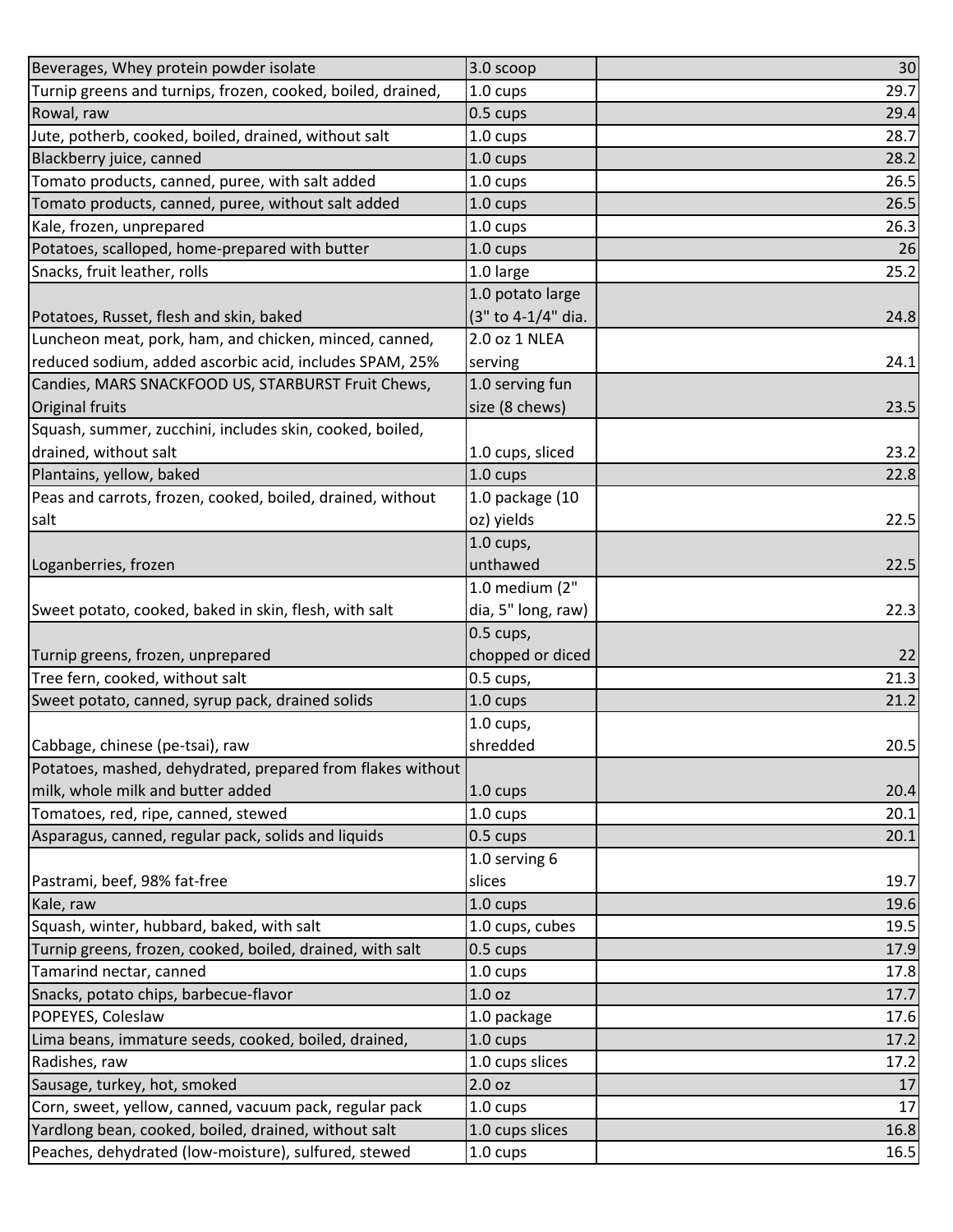| Squash, winter, acorn, cooked, boiled, mashed, with salt     | 1.0 cups, mashed  | 15.9           |
|--------------------------------------------------------------|-------------------|----------------|
| Squash, winter, acorn, cooked, boiled, mashed, without salt  | 1.0 cups, mashed  | 15.9           |
| Boysenberries, canned, heavy syrup                           | 1.0 cups          | 15.9           |
| Water convolvulus, cooked, boiled, drained, with salt        | 1.0 cups,         | 15.7           |
|                                                              | 1.0 serving $1/2$ |                |
| Soup, tomato, canned, condensed, reduced sodium              | cups              | 15.6           |
| Groundcherries, (cape-gooseberries or poha), raw             | 1.0 cups          | 15.4           |
| Squash, winter, hubbard, cooked, boiled, mashed, with salt   | 1.0 cups, mashed  | 15.3           |
| Squash, winter, hubbard, cooked, boiled, mashed, without     | 1.0 cups, mashed  | 15.3           |
|                                                              | 0.75 cups (1      |                |
| Cereals ready-to-eat, BARBARA'S PUFFINS, original            | NLEA serving)     | 15             |
| Potatoes, flesh and skin, raw                                | 0.5 cups, diced   | 14.8           |
| Mung beans, mature seeds, sprouted, cooked, boiled,          |                   |                |
| drained, without salt                                        | 1.0 cups          | 14.1           |
| Potatoes, mashed, dehydrated, prepared from granules with    |                   |                |
| milk, water and margarine added                              | 1.0 cups          | 13.7           |
| Lima beans, immature seeds, frozen, baby, unprepared         | 1.0 cups          | 13.6           |
| Snacks, potato sticks                                        | 1.0 oz            | 13.4           |
| Squash, summer, crookneck and straightneck, frozen,          |                   |                |
| cooked, boiled, drained, without salt                        | 1.0 cups slices   | 13.1           |
| Cowpeas, leafy tips, raw                                     | $1.0$ cups,       | 13             |
| Potatoes, mashed, dehydrated, prepared from granules         |                   |                |
| without milk, whole milk and butter added                    | 1.0 cups          | 12.6           |
|                                                              | 1.0 fruit (2-1/2" |                |
| Persimmons, japanese, raw                                    | dia)              | 12.6           |
| Peas, mature seeds, sprouted, raw                            | 1.0 cups          | 12.5           |
| Infant formula, ABBOTT NUTRITION, SIMILAC, GO AND            |                   |                |
| GROW, ready-to-feed, with ARA and DHA                        | 5.0 fl oz         | 12.1           |
| Purslane, cooked, boiled, drained, without salt              | 1.0 cups          | 12.1           |
| Mollusks, mussel, blue, raw                                  | 1.0 cups          | 12             |
| Pork, fresh, variety meats and by-products, brain, cooked,   | 3.0 oz            | 11.9           |
| Onions, raw                                                  | 1.0 cups,         | 11.8           |
|                                                              | 0.33 package (10  |                |
| Okra, frozen, unprepared                                     | oz)               | 11.8           |
| Edamame, frozen, unprepared                                  | 1.0 cups          | 11.4           |
| Beet greens, raw                                             | 1.0 cups          | 11.4           |
| Apricots, dehydrated (low-moisture), sulfured, uncooked      | 1.0 cups          | 11.3           |
| Onions, frozen, whole, cooked, boiled, drained, without salt | 1.0 cups          | 10.7           |
| Beverages, almond milk, chocolate, ready-to-drink            | 8.0 fl oz         | 10.6           |
| Lima beans, immature seeds, frozen, baby, cooked, boiled,    |                   |                |
| drained, without salt                                        | 1.0 cups          | 10.4           |
| Milk, sheep, fluid                                           | 1.0 cups          | 10.3           |
| Pears, dried, sulfured, stewed, without added sugar          | 1.0 cups, halves  | 10.2           |
| Beverages, cranberry-grape juice drink, bottled              | $1.0 f$ l oz      | 9.8            |
|                                                              | 1.0 cups, with    |                |
| Cherries, sweet, raw                                         | pits, yields      | 9.7            |
| Celery, cooked, boiled, drained, without salt                | 1.0 cups, diced   | 9.2            |
| Purslane, raw                                                | 1.0 cups          | $\overline{9}$ |
| Soup, beef and vegetables, canned, ready-to-serve            | 1.0 cups          | $\overline{9}$ |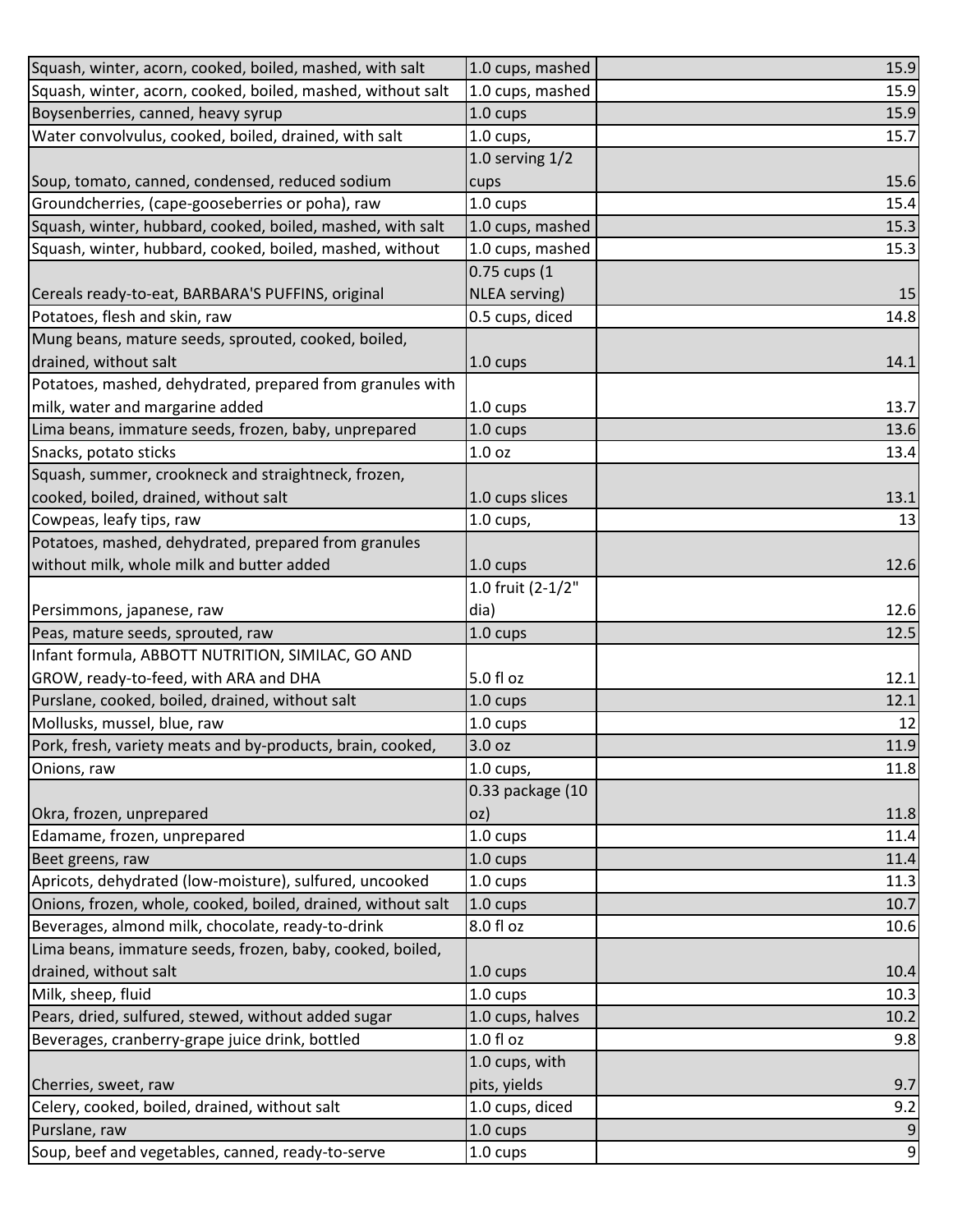| Okra, frozen, cooked, boiled, drained, without salt           | 0.5 cups slices    | 8.8              |
|---------------------------------------------------------------|--------------------|------------------|
| Corn, sweet, yellow, frozen, kernels cut off cob, unprepared  |                    |                  |
| (Includes foods for USDA's Food Distribution Program)         | 1.0 cups           | 8.7              |
| Spinach, raw                                                  | 1.0 cups           | 8.4              |
| Squash, winter, butternut, frozen, cooked, boiled, without    | 1.0 cups, mashed   | 8.4              |
| Kielbasa, Polish, turkey and beef, smoked                     | 1.0 serving 2 oz   | 8.3              |
| Orange peel, raw                                              | 1.0 tbsp           | 8.2              |
| Broccoli raab, raw                                            | 1.0 cups chopped   | 8.1              |
| Snacks, potato chips, fat-free, made with olestra             | 1.0 <sub>oz</sub>  | 8                |
| Apricots, canned, heavy syrup pack, with skin, solids and     | 1.0 cups, halves   | $\,8\,$          |
| Potatoes, baked, skin, without salt                           | 1.0 skin           | 7.8              |
| Soybeans, mature seeds, sprouted, cooked, steamed             | 1.0 cups           | 7.8              |
|                                                               | 0.33 package (10   |                  |
| Onions, frozen, whole, unprepared                             | oz)                | 7.6              |
| Carrots, raw                                                  | 1.0 cups chopped   | 7.6              |
|                                                               | 0.12 pie 1 pie     |                  |
| Pie, Dutch Apple, Commercially Prepared                       | (1/8 of 9" pie)    | 7.5              |
| Nuts, hazelnuts or filberts                                   | $1.0$ cups,        | 7.2              |
| Onions, sweet, raw                                            | 1.0 NLEA serving   | 7.1              |
|                                                               | 1.0 cups, halves   |                  |
| Peaches, canned, water pack, solids and liquids               | or slices          | 7.1              |
| Nuts, chestnuts, chinese, boiled and steamed                  | 1.0 <sub>oz</sub>  | $\overline{7}$   |
| Soup, pea, split with ham, canned, chunky, ready-to-serve     | 1.0 cups           | $\overline{7}$   |
| Asparagus, cooked, boiled, drained                            | 0.5 cups           | 6.9              |
| Beets, canned, regular pack, solids and liquids               | 1.0 cups           | 6.9              |
| Apricots, canned, heavy syrup, drained                        | 1.0 cups, halves   | 6.8              |
| Currants, zante, dried                                        | 1.0 cups           | 6.8              |
| Beets, raw                                                    | 1.0 cups           | 6.7              |
| Corn, sweet, yellow, canned, brine pack, regular pack, solids |                    |                  |
| and liquids                                                   | 1.0 cups           | 6.7              |
| Beans, black turtle, mature seeds, canned                     | 1.0 cups           | 6.5              |
| Cereals ready-to-eat, QUAKER Oatmeal Squares, Golden          | 1.0 cups (1 NLEA   |                  |
| Maple                                                         | serving)           | 6.4              |
| Crustaceans, crab, queen, cooked, moist heat                  | 3.0 oz             | 6.1              |
| Turnips, frozen, cooked, boiled, drained, without salt        | 1.0 cups           | 6.1              |
|                                                               | 1.0 cups $(1/2"$   |                  |
| Bamboo shoots, raw                                            | slices)            | 6                |
|                                                               | 1.0 cups, halves   |                  |
| Peaches, canned, light syrup pack, solids and liquids         | or slices          | 6                |
| Pears, raw                                                    | 1.0 cups, slices   | 6                |
| Alcoholic beverage, tequila sunrise, canned                   | $1.0 f$ l oz       | $\boldsymbol{6}$ |
| Beverages, chocolate powder, no sugar added                   | 2.0 tbsp           | $\boldsymbol{6}$ |
|                                                               | 0.5 cups (1"       |                  |
| Gourd, white-flowered (calabash), raw                         | pieces)            | 5.9              |
| Corn, sweet, yellow, frozen, kernels cut off cob, boiled,     |                    |                  |
| drained, without salt                                         | 1.0 cups           | 5.8              |
| Potatoes, boiled, cooked without skin, flesh, without salt    | 0.5 cups           | 5.8              |
| Potatoes, boiled, cooked without skin, flesh, with salt       | $0.5 \text{ cups}$ | 5.8              |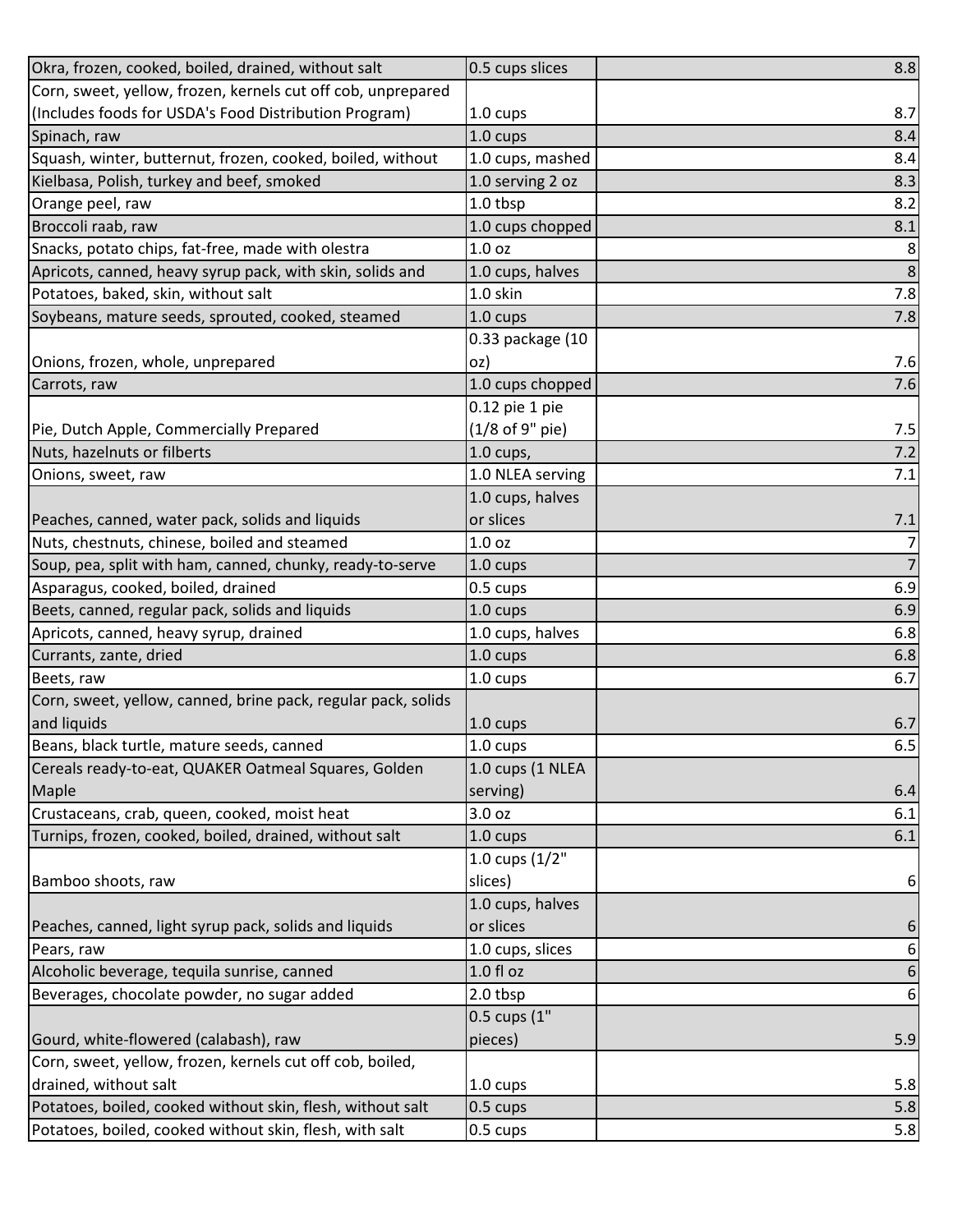| Frozen novelties, ice type, sugar free, orange, cherry, and    | 1.0 serving 1.75 fl    |                |
|----------------------------------------------------------------|------------------------|----------------|
| grape POPSICLE pops                                            | oz pop                 | 5.7            |
| Beans, snap, green, frozen, cooked, boiled, drained without    | 1.0 cups               | 5.5            |
| Bologna, chicken, turkey, pork                                 | 1.0 serving            | 5.5            |
| Potatoes, french fried, cottage-cut, salt not added in         |                        |                |
| processing, frozen, as purchased                               | 10.0 strips            | 5.5            |
| Cherries, sweet, canned, water pack, solids and liquids        | 1.0 cups, pitted       | 5.5            |
| Squash, summer, zucchini, italian style, canned                | 1.0 cups               | 5.2            |
| Leeks, (bulb and lower leaf-portion), cooked, boiled, drained, |                        |                |
| without salt                                                   | 1.0 leek               | 5.2            |
| Beans, baked, canned, with pork                                | 1.0 cups               | 5.1            |
| Soup, chicken gumbo, canned, condensed                         | 0.5 cups (4 fl oz)     |                |
| Cherries, sour, red, canned, light syrup pack, solids and      | 1.0 cups               | 5              |
| Turkey, white, rotisserie, deli cut                            | $1.0$ oz $(1$ serving) | 4.8            |
| Infant formula, MEAD JOHNSON, ENFAMIL, Premature, with         |                        |                |
| iron, 24 calories, ready-to-feed                               | 1.0 fl oz              | 4.7            |
| Fruit cocktail, (peach and pineapple and pear and grape and    |                        |                |
| cherry), canned, heavy syrup, solids and liquids               | $1.0 \text{ cups}$     | 4.7            |
|                                                                | 1.0 cups,              |                |
| Blackberries, frozen, unsweetened                              | unthawed               | 4.7            |
| Fruit salad, (peach and pear and apricot and pineapple and     |                        |                |
| cherry), canned, water pack, solids and liquids                | 1.0 cups               | 4.7            |
| Fish, roe, mixed species, cooked, dry heat                     | 1.0 <sub>oz</sub>      | 4.6            |
| Hyacinth-beans, immature seeds, cooked, boiled, drained,       |                        |                |
| without salt                                                   | $1.0 \text{ cups}$     | 4.4            |
| Cowpeas (blackeyes), immature seeds, frozen, cooked,           |                        |                |
| boiled, drained, without salt                                  | 1.0 cups               | 4.4            |
| Squab, (pigeon), meat and skin, raw                            | 3.0 oz                 | 4.4            |
| Apples, raw, without skin                                      | 1.0 cups slices        | 4.4            |
| Infant formula, ABBOTT NUTRITION, SIMILAC, For Spit Up,        |                        |                |
| powder, with ARA and DHA                                       | $1.0$ scoop            | 4.4            |
| Pork, fresh, variety meats and by-products, pancreas, raw      | 1.0 <sub>oz</sub>      | 4.3            |
| Mollusks, octopus, common, raw                                 | 3.0 oz                 | 4.2            |
| Fish, yellowtail, mixed species, cooked, dry heat              | 0.5 fillet             | 4.2            |
| Applesauce, canned, sweetened, without salt                    | 1.0 cups               | 4.2            |
|                                                                | $1.0$ cups,            |                |
| Boysenberries, frozen, unsweetened                             | unthawed               | 4.1            |
| Mollusks, oyster, Pacific, raw                                 | 1.0 medium             |                |
| Mollusks, oyster, eastern, farmed, raw                         | 3.0 oz                 | $\overline{4}$ |
| Carrots, canned, regular pack, drained solids                  | 1.0 cups, sliced       | 3.9            |
| Cake, cherry fudge with chocolate frosting                     | 1.0 oz                 | 3.9            |
| Nuts, butternuts, dried                                        | 1.0 cups               | 3.8            |
| Eggnog                                                         | 1.0 cups               | 3.8            |
| Onions, dehydrated flakes                                      | 1.0 tbsp               | 3.8            |
|                                                                | 1.0 unit (yield        |                |
|                                                                | from 1 lb ready-       |                |
| Chicken, broilers or fryers, giblets, raw                      | to-cook chicken)       | 3.7            |
| Fruit cocktail, (peach and pineapple and pear and grape and    |                        |                |
| cherry), canned, extra light syrup, solids and liquids         | 0.5 cups               | 3.7            |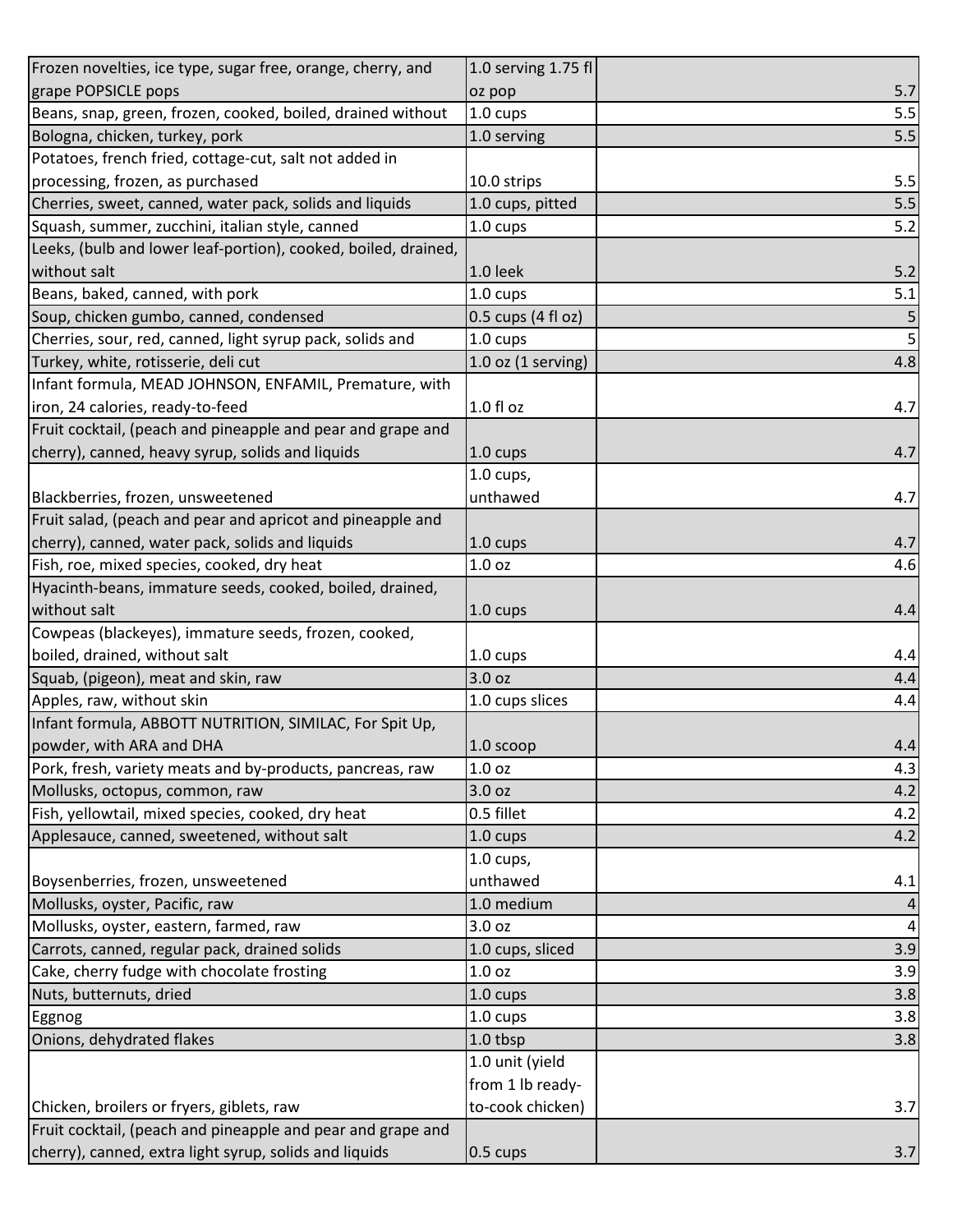| Grapes, american type (slip skin), raw                           | 1.0 cups          | 3.7                     |
|------------------------------------------------------------------|-------------------|-------------------------|
| Milk, producer, fluid, 3.7% milkfat                              | 1.0 cups          | 3.7                     |
| Cowpeas (blackeyes), immature seeds, cooked, boiled,             |                   |                         |
| drained, without salt                                            | 1.0 cups          | 3.6                     |
| Cowpeas (blackeyes), immature seeds, raw                         | 1.0 cups          | 3.6                     |
|                                                                  | $1.0$ cups,       |                         |
| Cardoon, raw                                                     | shredded          | 3.6                     |
|                                                                  | 1.0 cups (1"      |                         |
| Burdock root, cooked, boiled, drained, without salt              | pieces)           | 3.2                     |
| Fish, pike, northern, cooked, dry heat                           | 3.0 oz            | 3.2                     |
| Mollusks, oyster, eastern, cooked, breaded and fried             | 3.0 oz            | 3.2                     |
|                                                                  | 1.0 cups, halves  |                         |
| Peaches, canned, extra heavy syrup pack, solids and liquids      | or slices         | 3.1                     |
|                                                                  | 0.33 package (10  |                         |
| Onions, frozen, chopped, unprepared                              | oz)               | 3.1                     |
| Bologna, pork, turkey and beef                                   | 1.0 oz            | 3.1                     |
| Infant formula, GERBER, GOOD START 2, PROTECT PLUS,              |                   |                         |
| ready-to-feed                                                    | $1.0 f$ l oz      | $\overline{\mathbf{3}}$ |
| Chicory roots, raw                                               | 1.0 root          | $\overline{3}$          |
| Milk, lowfat, fluid, 1% milkfat, protein fortified, with added   |                   |                         |
| vitamin A and vitamin D                                          | 1.0 cups          | $\overline{3}$          |
| Cranberry sauce, canned, sweetened                               | 1.0 cups          | 2.8                     |
|                                                                  | 1.0 slice 1/4 of  |                         |
| DIGIORNO Pizza, cheese topping, rising crust, frozen, baked      | pie               | 2.7                     |
| Milk, nonfat, fluid, protein fortified, with added vitamin A and |                   |                         |
| vitamin D (fat free and skim)                                    | 1.0 cups          | 2.7                     |
| Milk, reduced fat, fluid, 2% milkfat, protein fortified, with    |                   |                         |
| added vitamin A and vitamin D                                    | 1.0 cups          | 2.7                     |
| Fast foods, biscuit, with egg and bacon                          | 1.0 biscuit       | 2.7                     |
| Snacks, potato chips, fat free, salted                           | 1.0 oz            | 2.6                     |
| Cherries, sour, red, frozen, unsweetened (Includes foods for     | $1.0$ cups,       |                         |
| USDA's Food Distribution Program)                                | unthawed          | 2.6                     |
| Beverages, Propel Zero, fruit-flavored, non-carbonated           | 1.0 f1 oz         | 2.6                     |
| Corn, sweet, yellow, canned, drained solids, rinsed with tap     | 1.0 cups drained, |                         |
| water                                                            | rinsed            | 2.5                     |
| Figs, canned, water pack, solids and liquids                     | 1.0 cups          | 2.5                     |
| Carrots, canned, no salt added, solids and liquids               | 0.5 cups slices   | 2.5                     |
| Grapes, canned, thompson seedless, water pack, solids and        | 1.0 cups          | 2.5                     |
| Snacks, potato chips, made from dried potatoes, cheese-          | 1.0 oz            | 2.4                     |
| Infant formula, GERBER, GOOD START 2 Soy, with iron, ready-      | 1.0 fl oz         | 2.4                     |
| Infant Formula, GERBER GOOD START 2, GENTLE PLUS, ready-         | 1.0 fl oz         | 2.4                     |
| Blueberries, frozen, sweetened                                   | 1.0 cups, thawed  | 2.3                     |
| Milk, chocolate, fluid, commercial, whole, with added vitamin    |                   |                         |
| A and vitamin D                                                  | 1.0 cups          | 2.2                     |
| Sesbania flower, raw                                             | 1.0 flower        | 2.2                     |
| Whey, sweet, dried                                               | 1.0 cups          | 2.2                     |
| Seeds, pumpkin and squash seed kernels, roasted, with salt       | 1.0 cups          | 2.1                     |
| Fish, trout, rainbow, farmed, cooked, dry heat                   | 1.0 fillet        | 2.1                     |
| Milk, dry, nonfat, regular, without added vitamin A and          | $0.25$ cups       | $\overline{2}$          |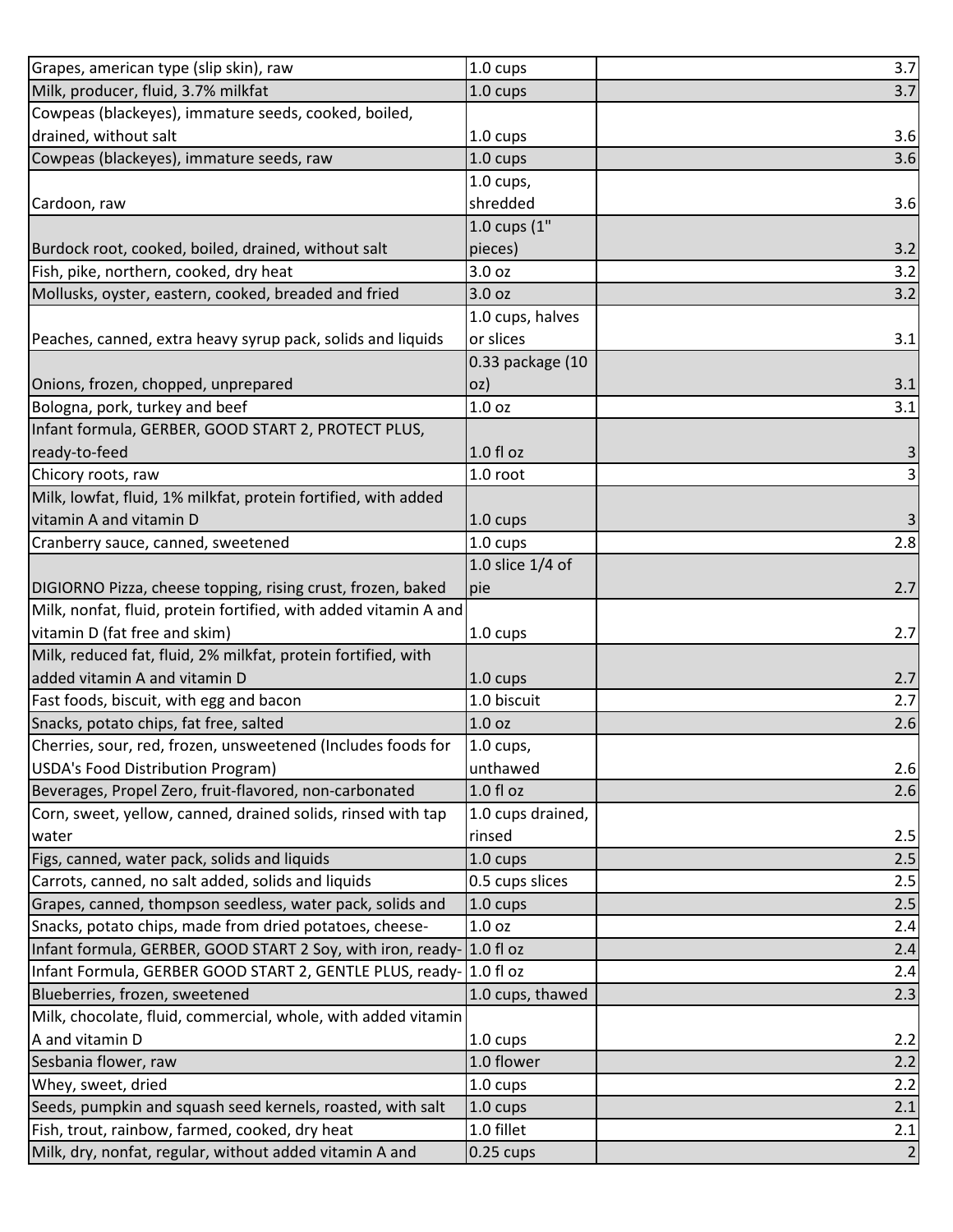| Liverwurst spread                                                    | $0.25$ cups        | 1.9          |
|----------------------------------------------------------------------|--------------------|--------------|
| Milk, dry, nonfat, calcium reduced                                   | 1.0 <sub>oz</sub>  | 1.9          |
| Snacks, trail mix, regular, with chocolate chips, unsalted nuts      |                    |              |
| and seeds                                                            | 1.0 cups           | 1.9          |
| Seeds, sunflower seed kernels, toasted, without salt                 | 1.0 cups           | 1.9          |
| Infant formula, ABBOTT NUTRITION, SIMILAC, For Spit Up,              |                    |              |
| ready-to-feed, with ARA and DHA                                      | $1.0 f$ l oz       | 1.8          |
| Infant formula, ABBOTT NUTRITION, SIMILAC, Expert Care,              |                    |              |
| Diarrhea, ready- to- feed with ARA and DHA                           | $1.0 f$ l oz       | 1.8          |
| Crustaceans, spiny lobster, mixed species, cooked, moist heat 3.0 oz |                    | 1.8          |
| Mountain yam, hawaii, raw                                            | 0.5 cups, cubes    | 1.8          |
| Pears, canned, light syrup pack, solids and liquids                  | 1.0 cups, halves   | 1.8          |
| Milk, buttermilk, dried                                              | $0.25$ cups        | $1.7$        |
| Soup, pea, green, canned, condensed                                  | 0.5 cups           | 1.7          |
| Endive, raw                                                          | 0.5 cups,          | 1.6          |
| Carrots, frozen, unprepared (Includes foods for USDA's Food          |                    |              |
| Distribution Program)                                                | 0.5 cups slices    | 1.6          |
| Cheese, cottage, creamed, with fruit                                 | 4.0 oz             | 1.6          |
| Snacks, tortilla chips, low fat, made with olestra, nacho            | 1.0 <sub>oz</sub>  | 1.6          |
| Frankfurter, pork                                                    | 1.0 link           | $1.5$        |
| Seeds, sunflower seed kernels, oil roasted, without salt             | 1.0 cups           | 1.5          |
| Chicory, witloof, raw                                                | 1.0 head           | 1.5          |
|                                                                      | 1.0 serving 4 oz   |              |
| Puddings, rice, ready-to-eat                                         | pudding cups       | 1.5          |
| Cereals ready-to-eat, granola, homemade                              | 1.0 cups           | 1.5          |
| Guinea hen, meat only, raw                                           | 3.0 oz             | 1.4          |
| Potatoes, roasted, salt added in processing, frozen,                 | 3.0 oz             | 1.4          |
| Fast foods, english muffin, with egg, cheese, and canadian           | 1.0 sandwich       | 1.4          |
| Papaya, canned, heavy syrup, drained                                 | 1.0 piece          | 1.4          |
|                                                                      | 1.0 container (6   |              |
| Yogurt, plain, low fat                                               | loz)               | 1.4          |
| Fish, mackerel, spanish, raw                                         | 3.0 oz             | 1.4          |
| Sausage, turkey, fresh, raw                                          | 1.0 serving        | 1.3          |
|                                                                      | 1.0 large (2-1/2"  |              |
| Figs, raw                                                            | dia)               | 1.3          |
| Soup, onion, canned, condensed                                       | 0.5 cups (4 fl oz) | 1.2          |
| Soup, chicken, canned, chunky, ready-to-serve                        | $1.0 \text{ cups}$ | 1.2          |
|                                                                      | 1.0 container (6   |              |
| Yogurt, fruit, low fat, 11g protein/8 oz                             | oz)                | 1.2          |
| Mckee Baking, Little Debbie Nutty Bars, Wafers with Peanut           |                    |              |
| Butter, Chocolate Covered                                            | 1.0 serving        | 1.1          |
| Beverages, Meal supplement drink, canned, peanut flavor              | 1.0 cups           | 1.1          |
|                                                                      | 1.0 container (6   |              |
| Yogurt, fruit, low fat, 9 g protein/8 oz                             | oz)                | 1            |
|                                                                      | 6.0 cracker 1      |              |
| Crackers, cheese, sandwich-type with cheese filling                  | cracker = $6.5g$   | 1            |
| Milk, canned, condensed, sweetened                                   | 1.0 fl oz          | $\mathbf 1$  |
| Bread, stuffing, cornbread, dry mix                                  | 1.0 oz             | $\mathbf{1}$ |
| Sorghum flour, whole-grain                                           | 1.0 cups           | $1\vert$     |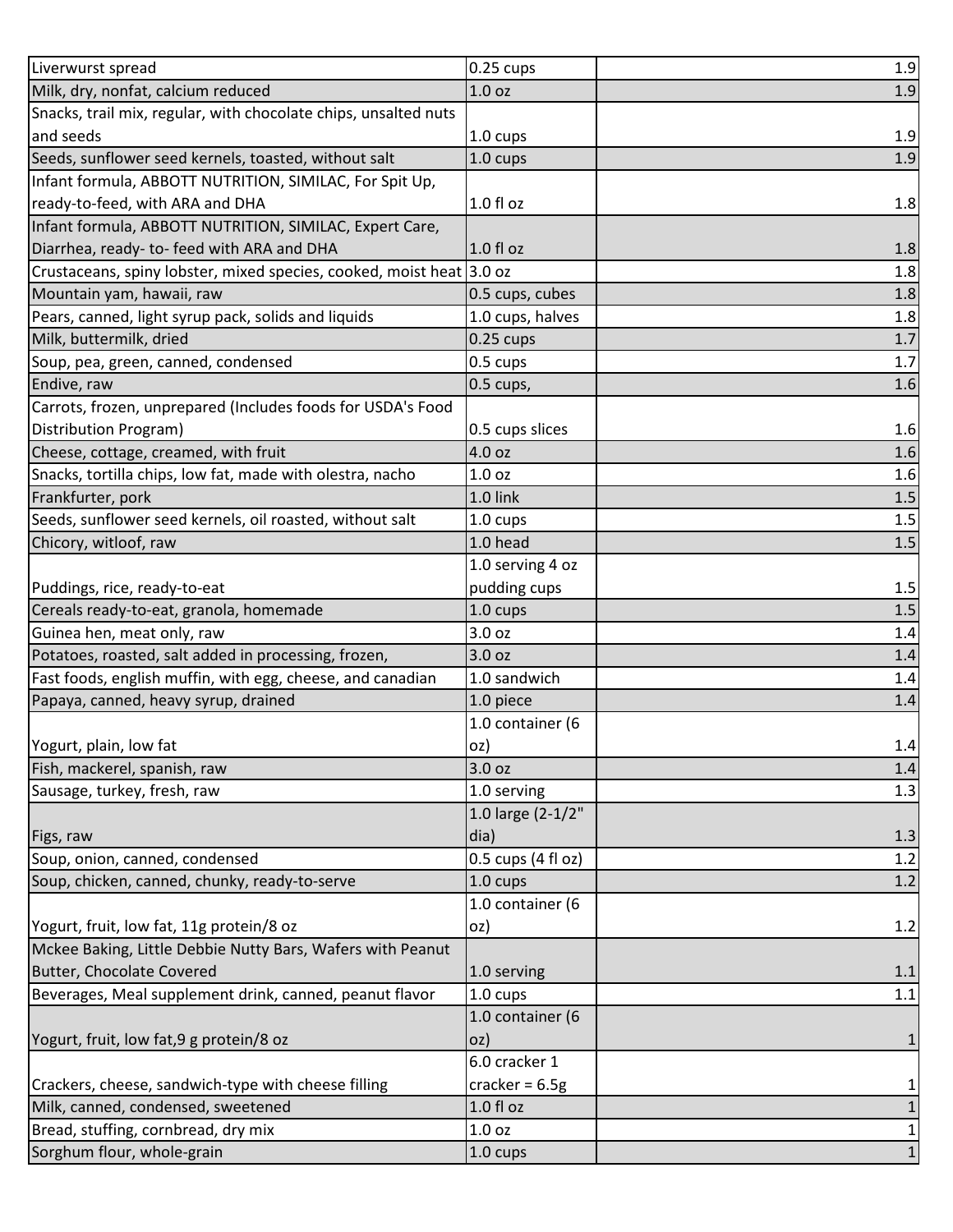| Soup, beef broth, bouillon, consomme, prepared with equal                           |                    |              |
|-------------------------------------------------------------------------------------|--------------------|--------------|
| volume water                                                                        | 1.0 cups (8 fl oz) | 1            |
| Salad dressing, russian dressing, low calorie                                       | 1.0 tablespoon     | $\mathbf 1$  |
| Blueberries, wild, canned, heavy syrup, drained                                     | 1.0 cups           | $\mathbf{1}$ |
|                                                                                     | 1.0 serving $1/2$  |              |
| Ice creams, BREYERS, All Natural Light Mint Chocolate Chip                          | cups               | 1            |
|                                                                                     | 1.0 unit (yield    |              |
|                                                                                     | from 1 lb ready-   |              |
| Chicken, broilers or fryers, back, meat and skin, raw                               | to-cook chicken)   | 0.9          |
|                                                                                     | 0.33 package (10   |              |
| Beans, pinto, immature seeds, frozen, unprepared                                    | oz)                | 0.9          |
| Beverages, Whiskey sour mix, bottled                                                | 1.0 fl oz          | 0.9          |
| Whiskey sour mix, bottled, with added potassium and sodium $\left 1.0\right $ fl oz |                    | 0.9          |
| Fish, tuna, skipjack, fresh, cooked, dry heat                                       | 3.0 oz             | 0.8          |
| Fish, salmon, coho, wild, cooked, moist heat                                        | 3.0 oz             | 0.8          |
| Fish, cod, Atlantic, canned, solids and liquid                                      | 3.0 oz             | 0.8          |
| Dill weed, fresh                                                                    | 5.0 sprigs         | 0.8          |
|                                                                                     | 1.0 container (6   |              |
| Yogurt, plain, whole milk                                                           | oz)                | 0.8          |
| Chicken, stewing, meat and skin, and giblets and neck,                              |                    |              |
| cooked, stewed                                                                      | 3.0 oz             | 0.8          |
| Desserts, mousse, chocolate, prepared-from-recipe                                   | 1.0 recipe yield   | 0.8          |
| Pork, fresh, leg (ham), whole, separable lean and fat, raw                          | 4.0 oz             | 0.8          |
| Pie, blueberry, commercially prepared                                               | 1.0 <sub>oz</sub>  | 0.8          |
|                                                                                     | 1.0 slice (average |              |
| Bread, pan dulce, sweet yeast bread                                                 | weight of 1 slice) | 0.8          |
| Apricots, dried, sulfured, stewed, without added sugar                              | 1.0 cups, halves   | 0.8          |
|                                                                                     | 1.0 serving $1/2$  |              |
| Ice creams, BREYERS, All Natural Light Vanilla                                      | cups               | 0.7          |
| Cream, fluid, light whipping                                                        | 1.0 cups,          | 0.7          |
| Cream, fluid, heavy whipping                                                        | 1.0 cups,          | 0.7          |
| Candies, HERSHEY, KIT KAT BIG KAT Bar                                               | 1.0 bar 1.94 oz    | 0.7          |
| Salami, pork, beef, less sodium                                                     | 3.0 oz             | 0.7          |
| Spices, savory, ground                                                              | $1.0$ tsp          | 0.7          |
|                                                                                     | 1.0 serving $1/2$  |              |
| Ice creams, BREYERS, All Natural Light French Chocolate                             | cups               | 0.7          |
| Pork, fresh, shoulder, whole, separable lean and fat, cooked,                       |                    |              |
| roasted                                                                             | 1.0 cups, diced    | 0.7          |
| Frozen novelties, KLONDIKE, SLIM-A-BEAR Fudge Bar, 98% fat 1.0 serving 3.5 fl       |                    |              |
| free, no sugar added                                                                | oz bar             | 0.7          |
| Muffin, blueberry, commercially prepared, low-fat                                   | 1.0 muffin small   | 0.6          |
|                                                                                     | 1.0 serving $1/2$  |              |
| Ice creams, vanilla, light, no sugar added                                          | cups               | 0.6          |
| Milk, canned, evaporated, with added vitamin D and without                          |                    |              |
| added vitamin A                                                                     | 1.0 fl oz          | 0.6          |
| Pork, fresh, shoulder, blade, boston (roasts), separable lean                       |                    |              |
| and fat, cooked, roasted                                                            | 3.0 oz             | 0.6          |
| Dessert topping, powdered, 1.5 ounce prepared with 1/2                              | 1.0 cups           | 0.6          |
| Pork, fresh, leg (ham), whole, separable lean only, cooked,                         | 1.0 cups, diced    | 0.5          |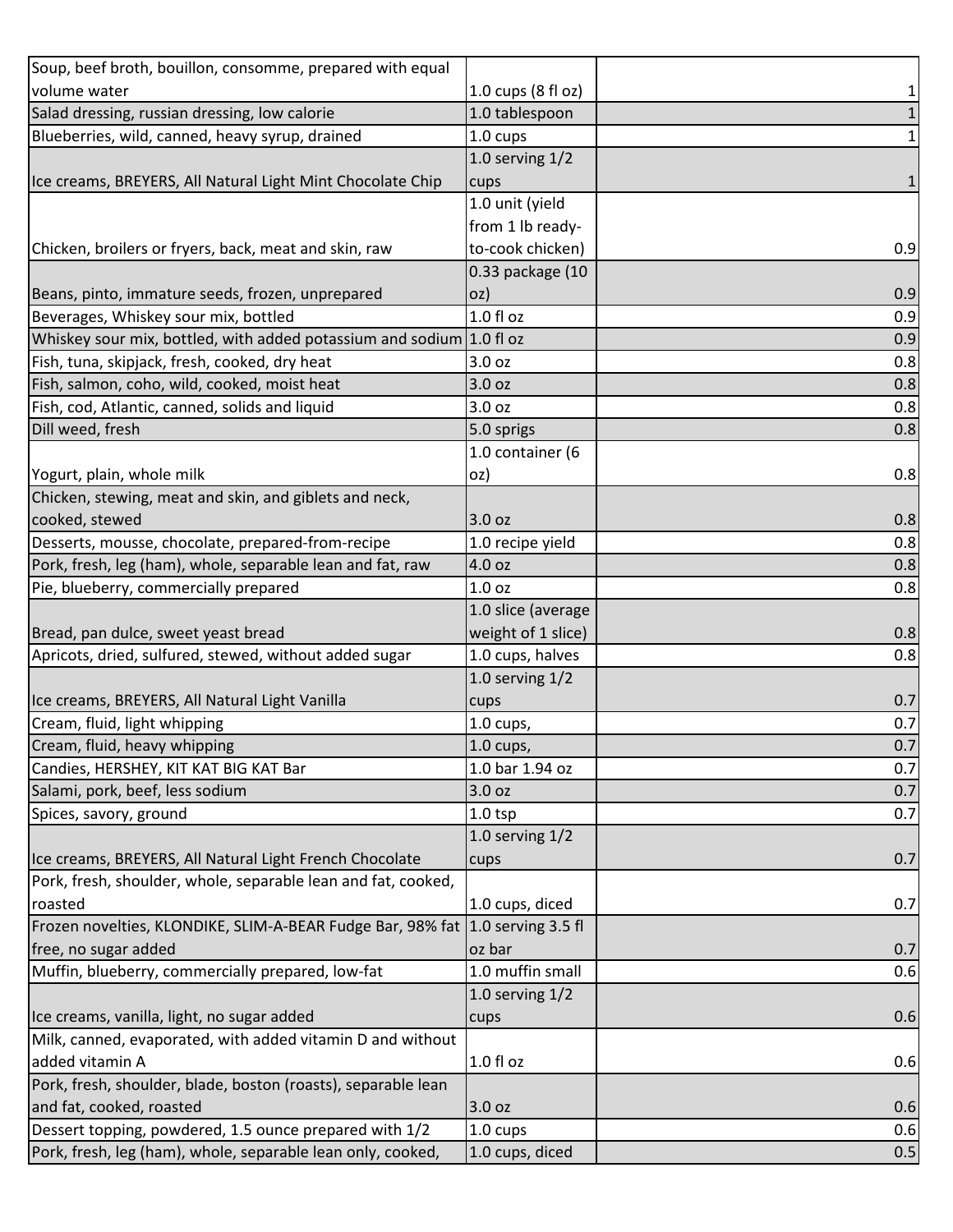| Soup, black bean, canned, condensed                           | 1.0 cups (8 fl oz)     | 0.5 |
|---------------------------------------------------------------|------------------------|-----|
| Snacks, corn-based, extruded, onion-flavor                    | 1.0 <sub>oz</sub>      | 0.5 |
| Pork, fresh, loin, whole, separable lean and fat, cooked,     | 3.0 <sub>oz</sub>      | 0.5 |
| Candies, confectioner's coating, peanut butter                | 1.0 cups chips         | 0.5 |
| Spices, thyme, dried                                          | 1.0 tsp, leaves        | 0.5 |
| Alcoholic beverage, whiskey sour, canned                      | $1.0 f$ l oz           | 0.5 |
| Alcoholic beverage, pina colada, canned                       | $1.0 f$ l oz           | 0.5 |
| Longans, dried                                                | 1.0 fruit              | 0.5 |
| Pie, banana cream, prepared from recipe                       | 1.0 <sub>oz</sub>      | 0.5 |
| Peppers, pasilla, dried                                       | 1.0 pepper             | 0.4 |
| Spices, anise seed                                            | 1.0 tsp, whole         | 0.4 |
| Spices, caraway seed                                          | $1.0$ tsp              | 0.4 |
| Nuts, coconut meat, dried (desiccated), toasted               | 1.0 <sub>oz</sub>      | 0.4 |
| Snacks, pork skins, barbecue-flavor                           | 1.0 <sub>oz</sub>      | 0.4 |
| Nuts, coconut meat, dried (desiccated), not sweetened         | 1.0 <sub>oz</sub>      | 0.4 |
| Nuts, coconut cream, raw (liquid expressed from grated        | 1.0 tbsp               | 0.4 |
| Candies, HERSHEY'S, ALMOND JOY BITES                          | 18.0 pieces            | 0.4 |
| Sausage, pork and turkey, pre-cooked                          | 1.0 serving            | 0.4 |
| Alcoholic beverage, daiquiri, canned                          | 1.0 fl oz              | 0.4 |
| Onions, frozen, chopped, cooked, boiled, drained, without     | 1.0 tbsp chopped       | 0.4 |
| Grapes, muscadine, raw                                        | 1.0 grape              | 0.4 |
| Milk, canned, evaporated, nonfat, with added vitamin A and    |                        |     |
| vitamin D                                                     | 1.0 fl oz              | 0.4 |
| Soup, beef noodle, canned, condensed                          | 0.5 cups               | 0.4 |
| Pie, fried pies, fruit                                        | 1.0 <sub>oz</sub>      | 0.4 |
|                                                               | 1.0 cups,              |     |
| Biscuits, plain or buttermilk, dry mix                        | purchased              | 0.4 |
| Spices, mace, ground                                          | $1.0$ tsp              | 0.4 |
| Chicken, broilers or fryers, meat and skin and giblets and    |                        |     |
| neck, cooked, fried, batter                                   | 3.0 oz                 | 0.3 |
| Beerwurst, beer salami, pork and beef                         | 2.0 oz                 | 0.3 |
|                                                               | 1.0 container          |     |
| Puddings, tapioca, ready-to-eat, fat free                     | refrigerated 4 oz      | 0.3 |
| Beerwurst, pork and beef                                      | 1.0 serving 2 oz       | 0.3 |
| Ham, honey, smoked, cooked                                    | $1.0$ oz $(1$ serving) | 0.3 |
| Fish, trout, mixed species, cooked, dry heat                  | 1.0 fillet             | 0.3 |
| Spices, marjoram, dried                                       | $1.0$ tsp              | 0.3 |
| Candies, NESTLE, 100 GRAND Bar                                | 1.0 bar (1.5 oz)       | 0.3 |
| Spices, tarragon, dried                                       | 1.0 tsp, leaves        | 0.3 |
| Arugula, raw                                                  | 1.0 leaf               | 0.3 |
| Snacks, pretzels, hard, whole-wheat including both salted and |                        |     |
| unsalted                                                      | 1.0 <sub>oz</sub>      | 0.3 |
| Spices, bay leaf                                              | 1.0 tsp, crumbled      | 0.3 |
| Cream, fluid, half and half                                   | $1.0 f$ l oz           | 0.3 |
| Pie, cherry, commercially prepared                            | 1.0 <sub>oz</sub>      | 0.3 |
| Fish, mackerel, jack, canned, drained solids                  | 1.0 oz, boneless       | 0.3 |
| Pork, fresh, shoulder, blade, boston (steaks), separable lean |                        |     |
| only, cooked, broiled                                         | 3.0 oz                 | 0.3 |
| Tofu, raw, firm, prepared with calcium sulfate                | 0.5 cups               | 0.3 |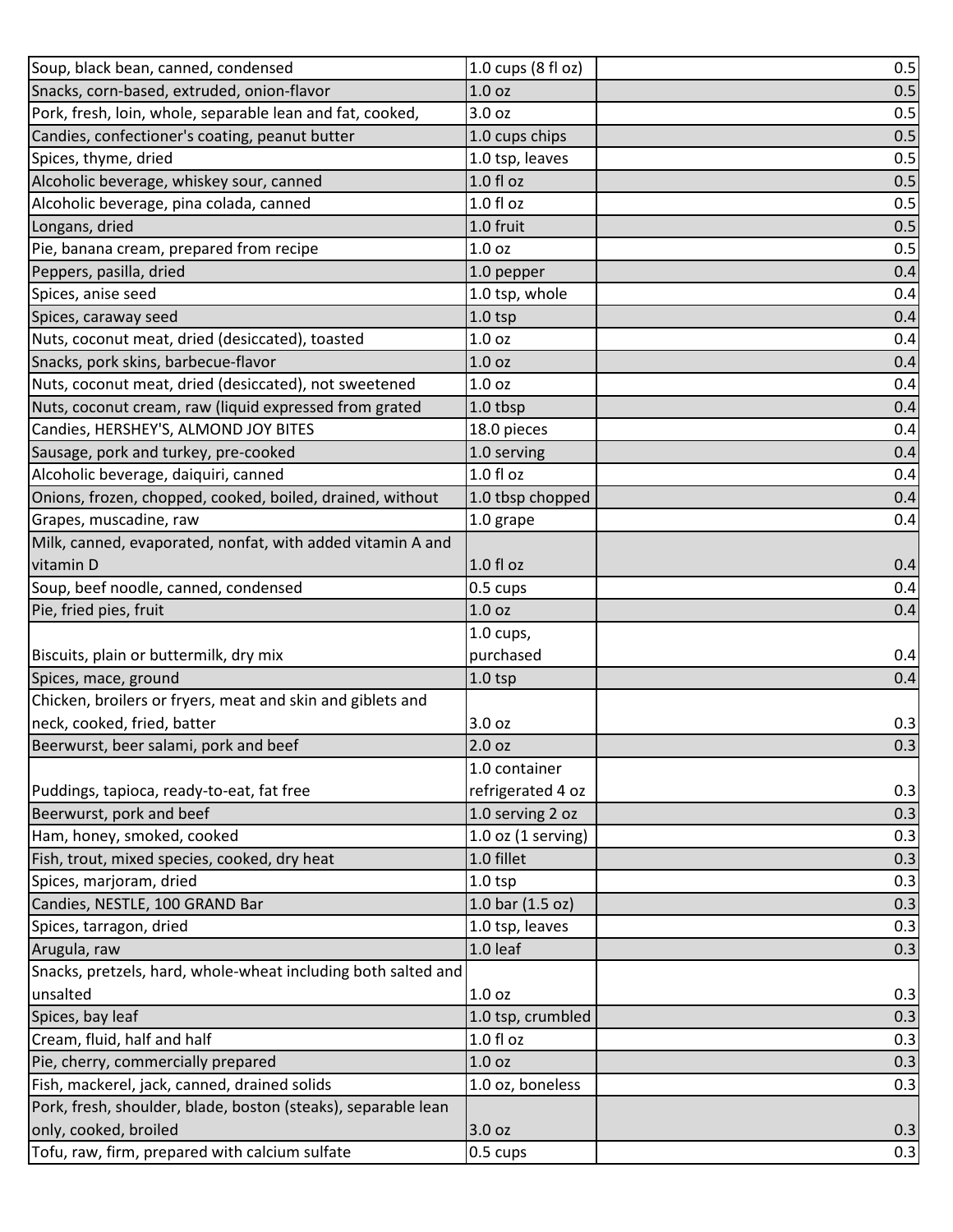| Sauce, cheese, ready-to-serve                               | $0.25$ cups        | 0.3 |
|-------------------------------------------------------------|--------------------|-----|
| Pomegranate juice, bottled                                  | 1.0 cups           | 0.2 |
| Soup, cream of celery, canned, prepared with equal volume   | 1.0 cups           | 0.2 |
| Candies, MARS SNACKFOOD US, M & M's Milk Chocolate          | 1.0 package (1.69  |     |
| Candies                                                     | oz)                | 0.2 |
| Cereals, oats, instant, fortified, with raisins and spice,  |                    |     |
| prepared with water                                         | 1.0 cups           | 0.2 |
| Cream, fluid, light (coffee cream or table cream)           | $1.0 f$ l oz       | 0.2 |
| Bread, stuffing, cornbread, dry mix, prepared               | 1.0 <sub>oz</sub>  | 0.2 |
| Bread, irish soda, prepared from recipe                     | 1.0 <sub>oz</sub>  | 0.2 |
| Salad dressing, thousand island dressing, reduced fat       | 1.0 tablespoon     | 0.2 |
| Candies, 5TH AVENUE Candy Bar                               | 1.0 bar 2 oz       | 0.2 |
| Candies, NESTLE, CRUNCH Bar and Dessert Topping             | 1.0 bar 1.55 oz    | 0.2 |
| Crackers, wheat, sandwich, with cheese filling              | $0.5$ oz           | 0.2 |
|                                                             | 1.0 wing, bone     |     |
|                                                             | and skin removed   |     |
|                                                             | (yield from 1 lb   |     |
|                                                             | ready-to-cook      |     |
| Chicken, broilers or fryers, wing, meat only, raw           | chicken)           | 0.2 |
| Fish, herring, Atlantic, raw                                | 1.0 oz, boneless   | 0.2 |
| Candies, MARS SNACKFOOD US, POP'ABLES SNICKERS Brand        | 1.0 serving 13     |     |
| <b>Bite Size Candies</b>                                    | pieces             | 0.2 |
|                                                             | 1.0 piece (1/12 of |     |
| Cake, chocolate, prepared from recipe without frosting      | 9" dia)            | 0.2 |
| Apples, frozen, unsweetened, unheated (Includes foods for   |                    |     |
| USDA's Food Distribution Program)                           | 1.0 cups slices    | 0.2 |
| Fast foods, croissant, with egg, cheese, and sausage        | 1.0 sandwich       | 0.2 |
| Sausage, Italian, sweet, links                              | 1.0 link 3 oz      | 0.2 |
| Fast foods, croissant, with egg, cheese, and ham            | 1.0 item           | 0.2 |
| Spices, mustard seed, ground                                | $1.0$ tsp          | 0.1 |
| Bread, reduced-calorie, white                               | 1.0 oz             | 0.1 |
| Cookies, oatmeal, commercially prepared, regular            | 1.0 <sub>oz</sub>  | 0.1 |
| Nuts, mixed nuts, oil roasted, with peanuts, lightly salted | 1.0 oz             | 0.1 |
| Croissants, apple                                           | 1.0 <sub>oz</sub>  | 0.1 |
|                                                             | 1.0 piece (1/12 of |     |
| Cake, yellow, prepared from recipe without frosting         | 8" dia)            | 0.1 |
| Cream, sour, reduced fat, cultured                          | 1.0 tbsp           | 0.1 |
| Gravy, brown instant, dry                                   | 1.0 serving        | 0.1 |
| Cereals ready-to-eat, POST HONEY BUNCHES OF OATS with       | 0.75 cups (1       |     |
| cinnamon bunches                                            | NLEA serving)      | 0.1 |
|                                                             | 1.0 serving 2.13   |     |
| Candies, MARS SNACKFOOD US, 3 MUSKETEERS Bar                | oz bar             | 0.1 |
| Cake, cheesecake, commercially prepared                     | 1.0 oz             | 0.1 |
| Bread, rye                                                  | 1.0 oz             | 0.1 |
|                                                             | $1.0$ cups,        |     |
| Cheese substitute, mozzarella                               | shredded           | 0.1 |
| Cream, sour, cultured                                       | 1.0 tbsp           | 0.1 |
| Sour dressing, non-butterfat, cultured, filled cream-type   | 1.0 tbsp           | 0.1 |
| Ginger root, raw                                            | $1.0$ tsp          | 0.1 |